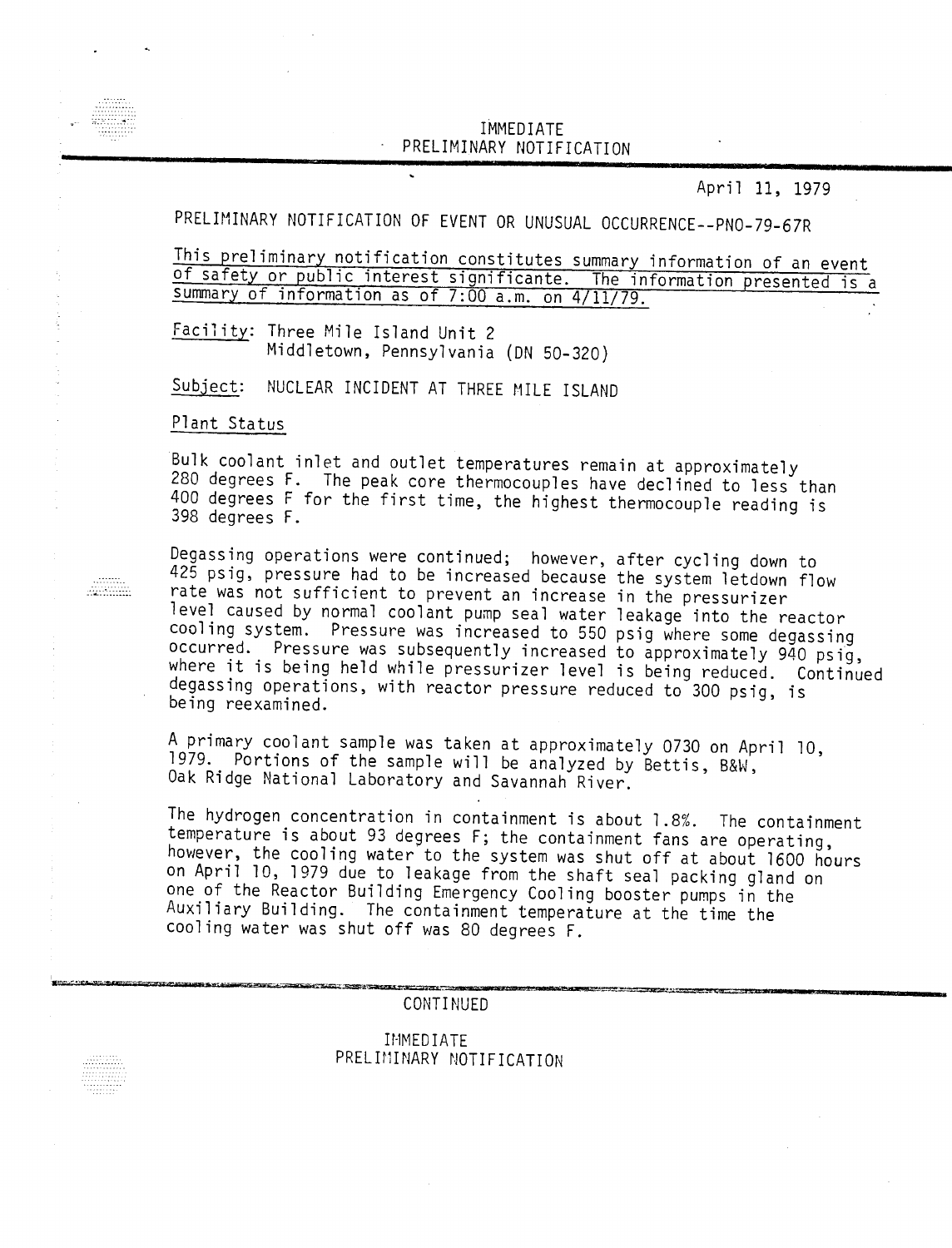### April 11, 1979 PNO-79-67R

#### Continued Page 2

Page 2

 $\frac{1}{2}$ 

## Environmental Status

Offsite radiation levels identified by NRC survey teams range between 0.02 - 0.12 mR/hr. The radiation levels appeared to be lower than yesterday. The results were obtained from routine surveys performed on the east side of the Susquehanna River at distances of up to 2 1/2 miles north and south of the site. The primary coolant sampling resulted in no discernable effect on these radiation levels.

At the request of NRC, a whole-body counter was set up in Middletown on April 10, 1979, by the Commonwealth of Pennsylvania Department of Environmental Resources. Over 300 residents who live within a 3-mile radius of Three Mile Island have signed up to be scanned. As of 1600 hours on April 10, 1979, 24 people who live closest to the site and whose families have milk cows for their own use have been scanned. The scan results reported thus far do not indicate radiation levels above normal body levels. It is expected that counting will continue until at least Saturday, April~ 14, 1979.

The following ARMS surveys were conducted during April 10, 1979:

| Time      | Maximum<br>Radiation Levels | Location                | Distance From Site |
|-----------|-----------------------------|-------------------------|--------------------|
| 0627-0800 | $0.1$ mR/hr                 | sector 310 <sup>0</sup> | 1 mile             |
| 1833-1913 | $0.15$ mR/hr                | sector 340 <sup>0</sup> | mile               |

The State of Pennsylvania reported that an air sample taken at the observation center from March 22 to April 2 indicated 2.4 picocuries per cubic meter of iodine-131. The NRC took a 24-hour air sample near the observation center starting at 1600 hours on April 9, 1979. The results indicated 4.2 picocuries per cubic meter of iodine-131. The 10 CFR 20 limit for iodine-131 is 100 picocuries per cubic meter.

A soil and vegetable sample taken by NRC in Goldsboro on April 10, 1979 indicated no detectable activity.

Thirty-five milk samples were collected by various Federal and State agencies on April 5-6, 1979. All were less than the minimum detectable activity of 10 picocuries per liter of iodine-131.

> CONTINUED IMMEDIATE PRELIMINARY NOTIFICATION